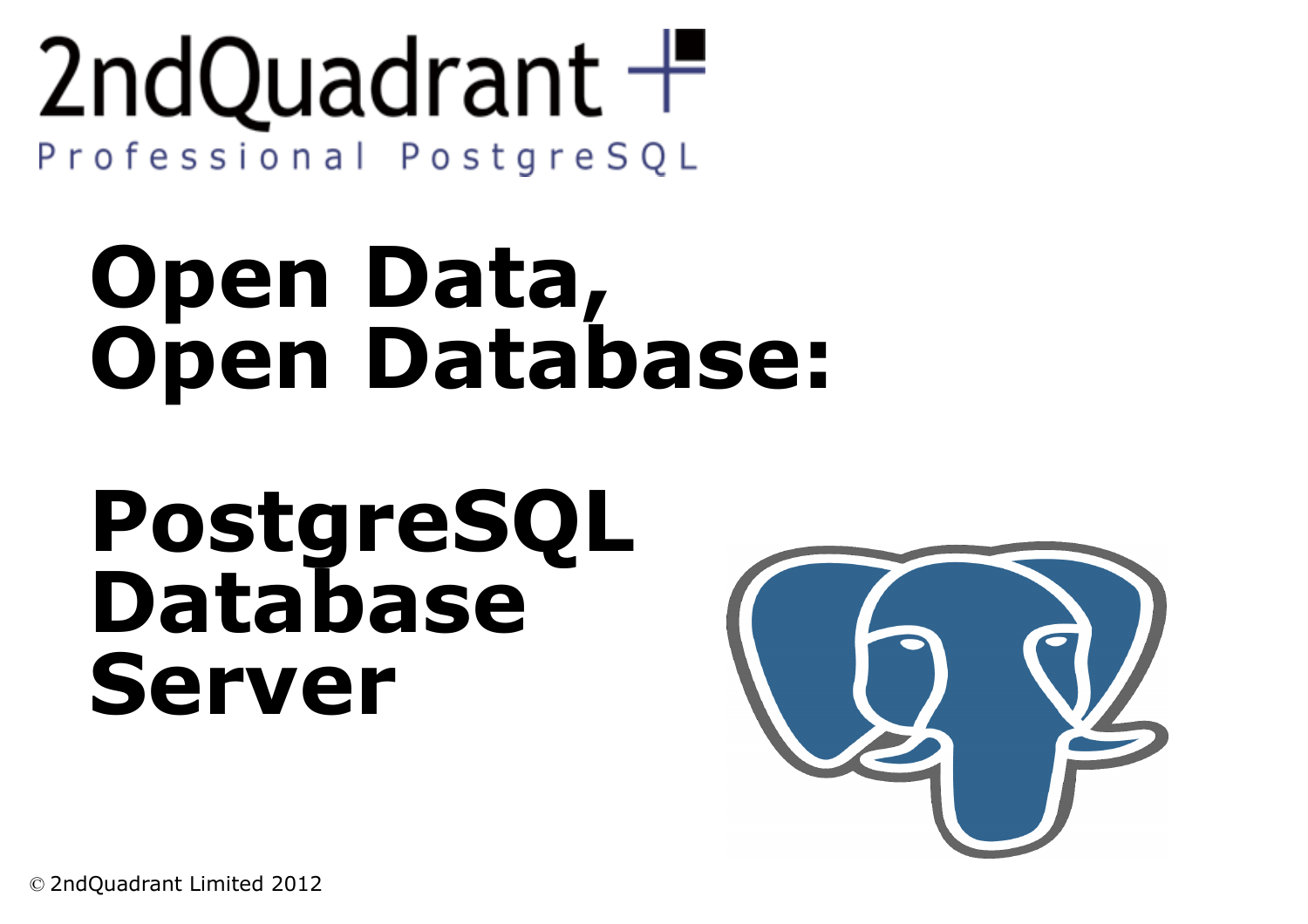## **Open Data/Standards/Source**

- Accessible to all for fair use
- Gratis, or very low cost to use
- Not controlled by a single enterprise
- Not second best version ("open core")
- Open process for improvement
- Open management of the process by community
- Gratis, or very low cost to join community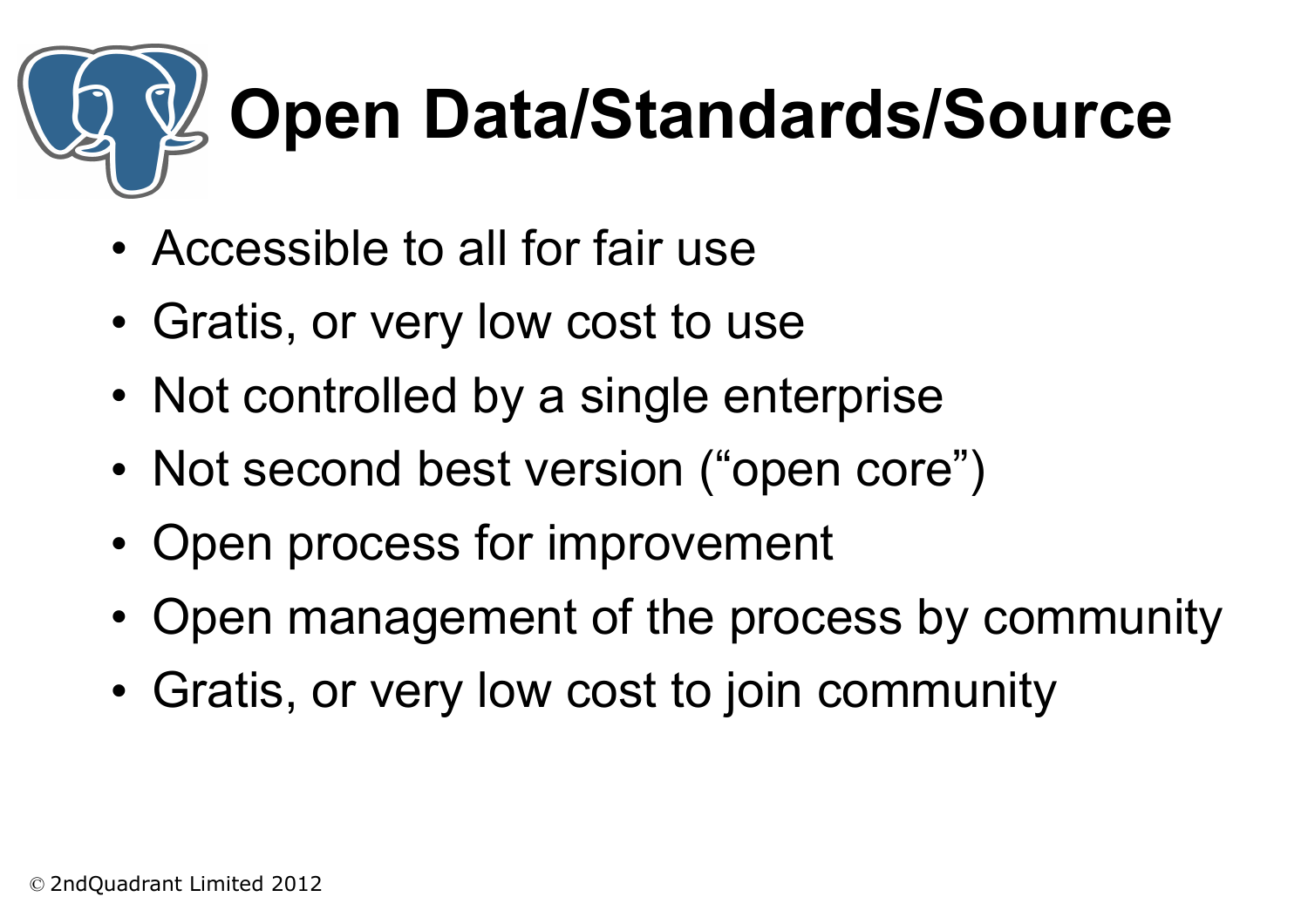

- Open Source Relational Database
	- 24 year design & development history
	- Born in Research, Evolving with Innovation
	- First database to have non-block locking, user defined datatypes, multiple types of index
	- BSD licence
- Database
	- Server based DBMS aimed at larger datasets
	- Fast, Robust, Secure
	- Popular, growing, free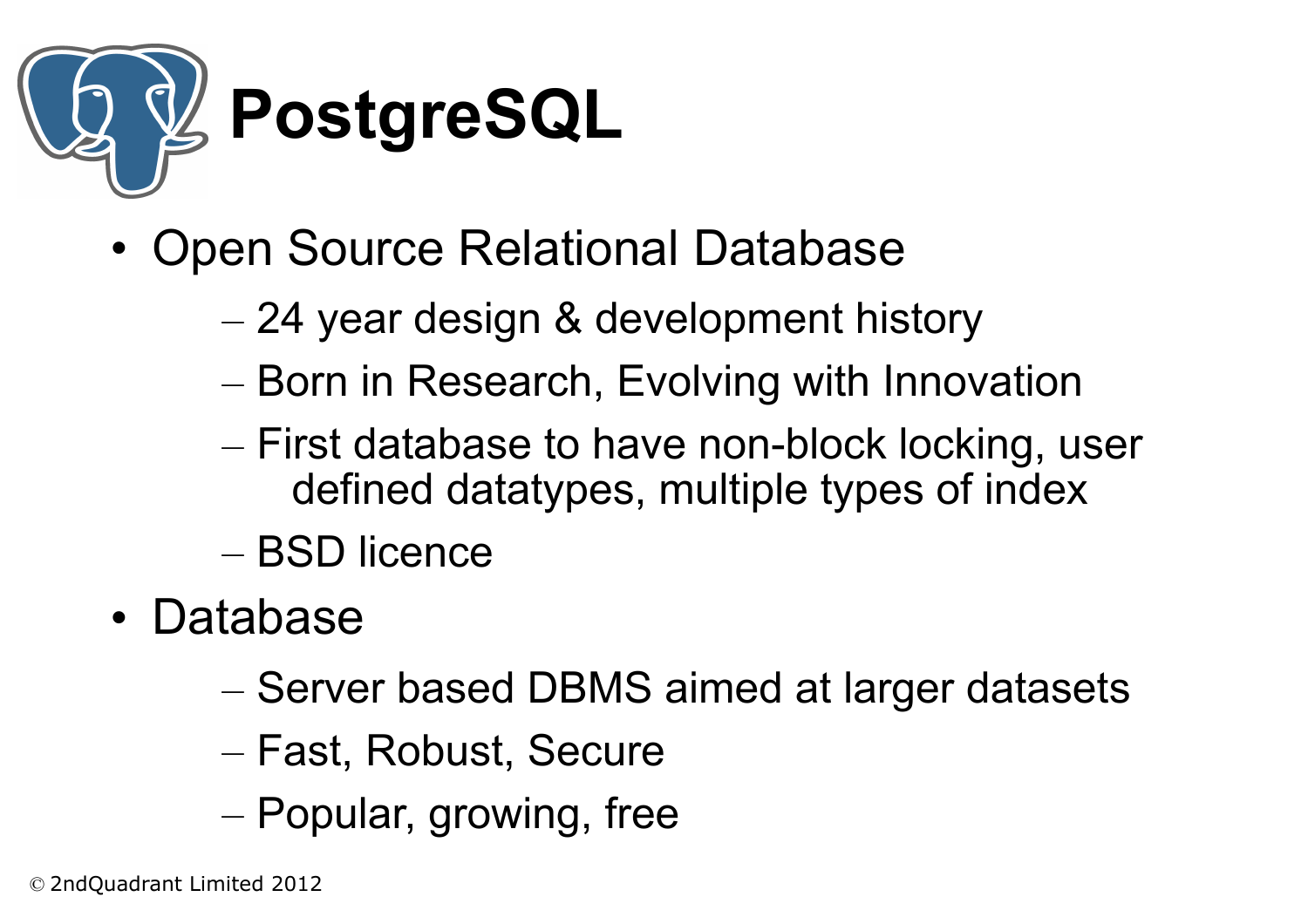

- SQL:2011 compliant DBMS
- Closely tracking SQL standard
- Membership of ISO committee
- Full, detailed and performant
- 9.1 is current stable version
- 9.2 released in 3Q2012 annual release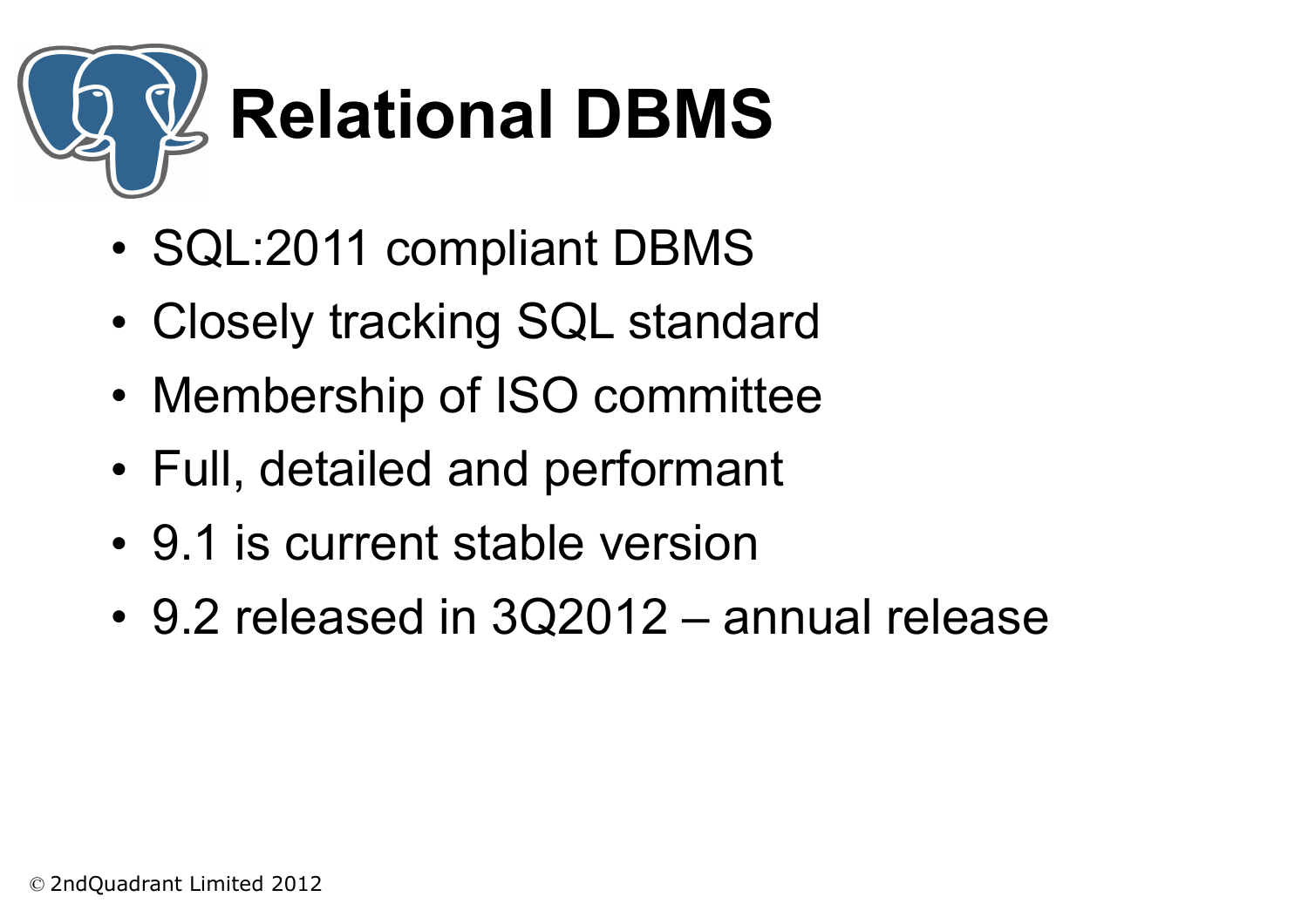## **Object Relational DBMS**

- User defined Functions
- User defined Datatypes
- User defined Operators, Statistics, Indexing
- EXTENSIONs
	- PostGIS the leading Open GIS datastore
	- PL/R Analytical server side functions
	- BioPostgres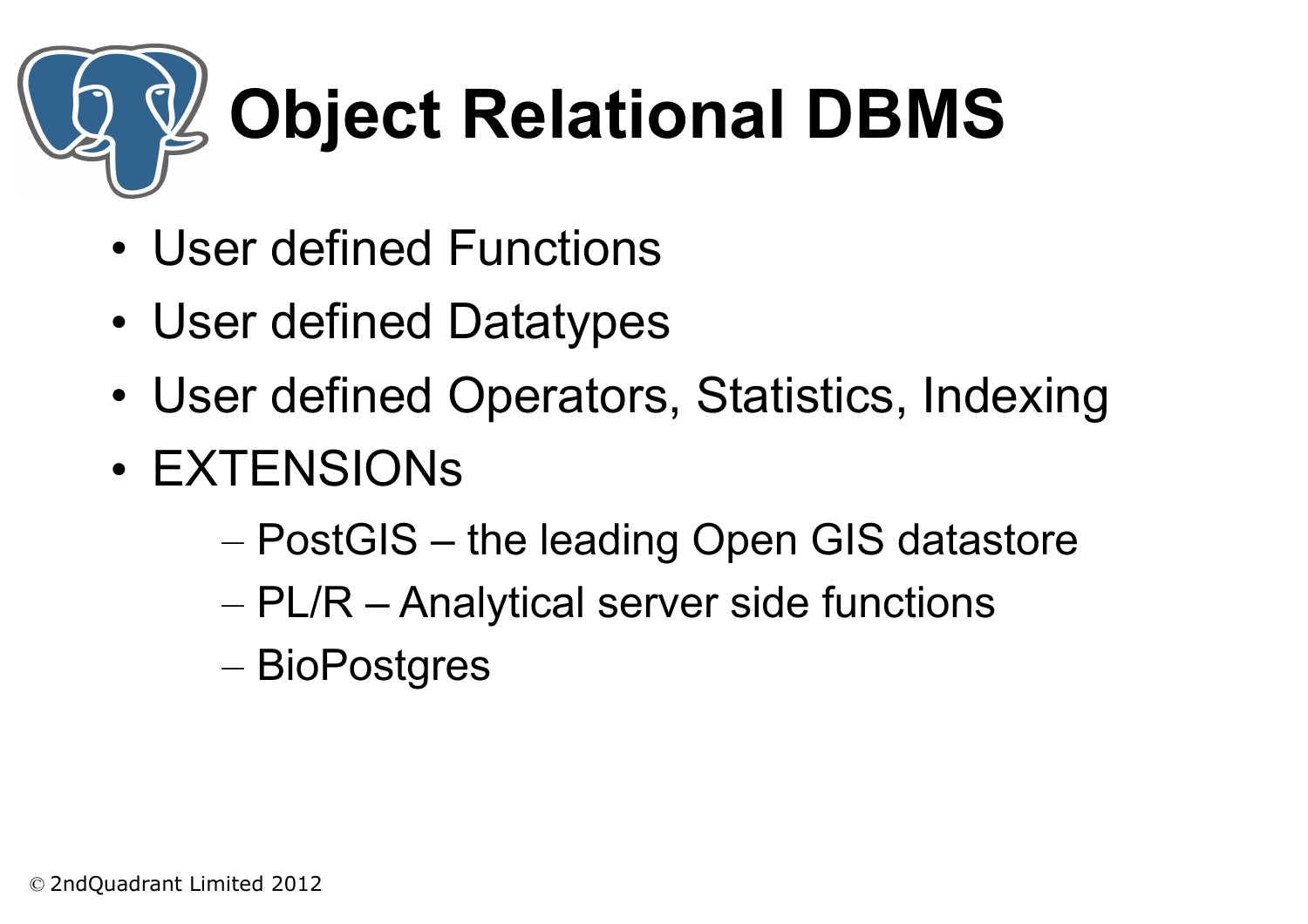# **Post Relational DBMS**

- Native support for all of these features, including multiple types of index
- Range Types

– {Timestamp, Timestamp}

• Arrays

 $-$  {1.0, 2.1, 3.4, 5.8, 6.7, 12.5}

• Record Types

 $-$  {'a', 1, true, 7.569}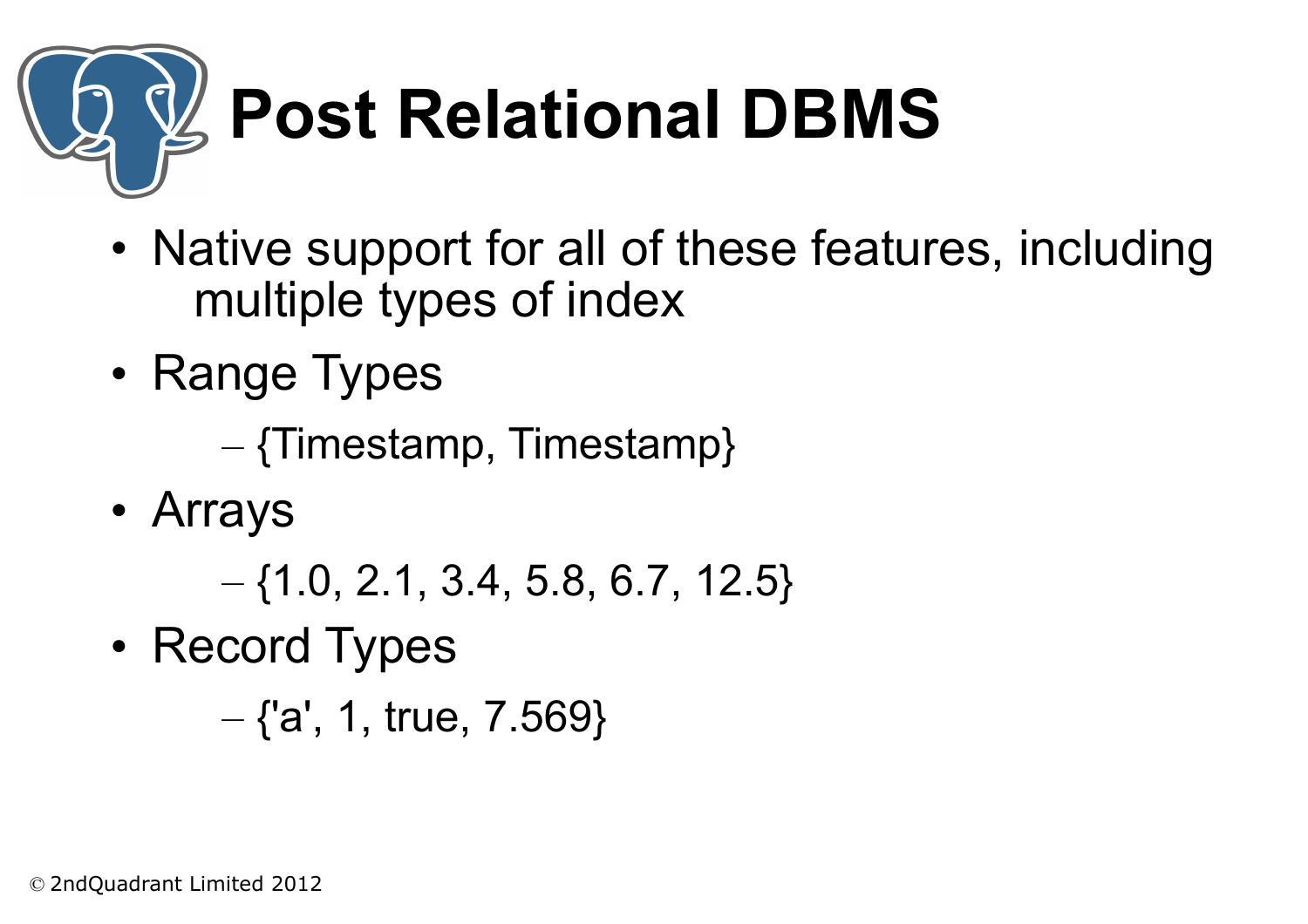

- Available via standard extension
- Hstore
	- x=2 y=ABC citation=URL key1=value1 key2=val
	- Fully indexable
	- No requirement for DDL
	- No limit on number of keys, size of values
- 1 GB data chunks, auto compression
- Scalability layer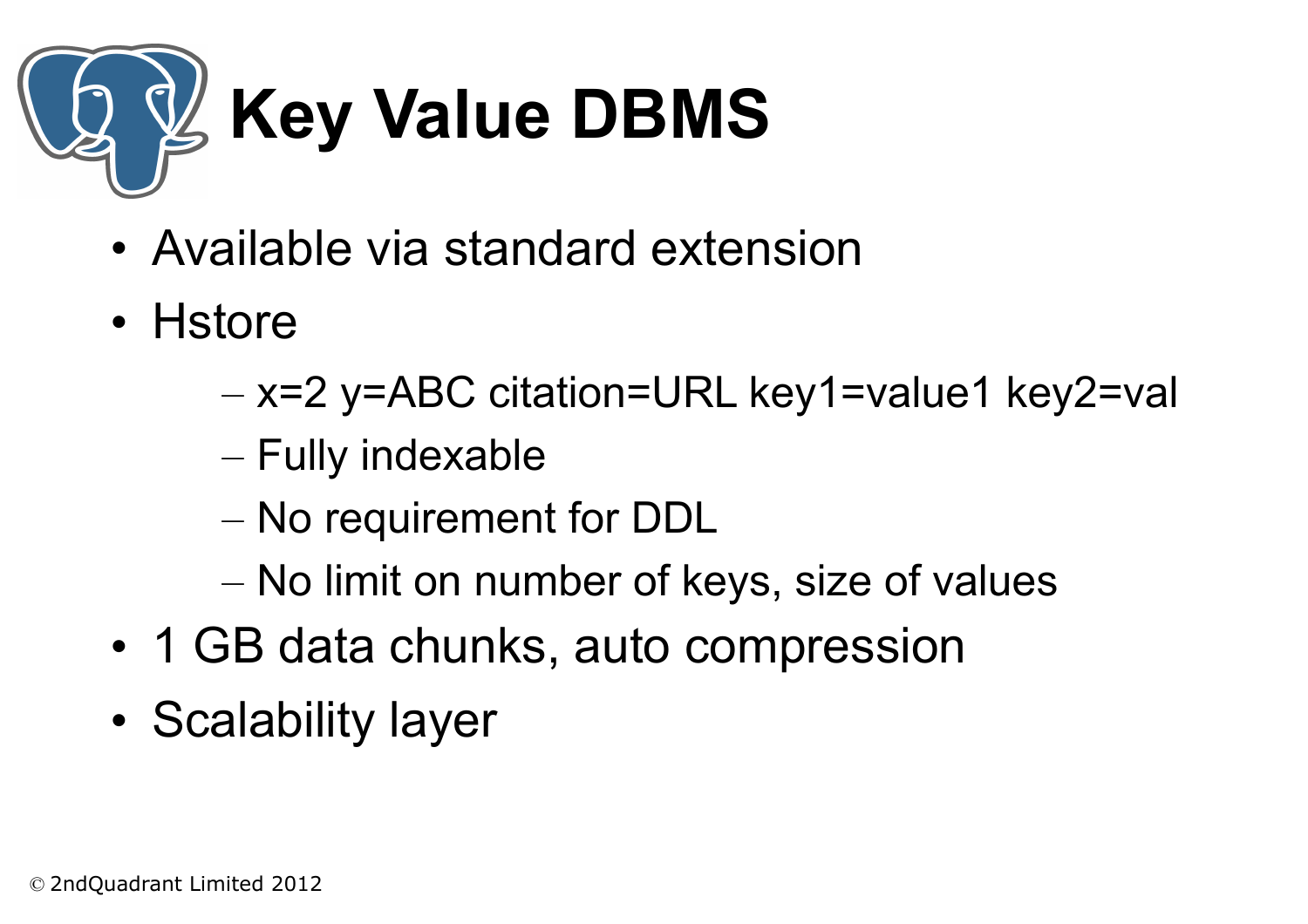## **Document Centric DBMS**

- XML datatype SQL standard support, Xpath
- JSON datatype in 9.2
- Case sensitive/case insensitive datatypes
- Column level collation
- Full UTF8 support
- Recursive query support for link traversal
- Integrated full text indexing

– User defined Dictionaries, Stemmer etc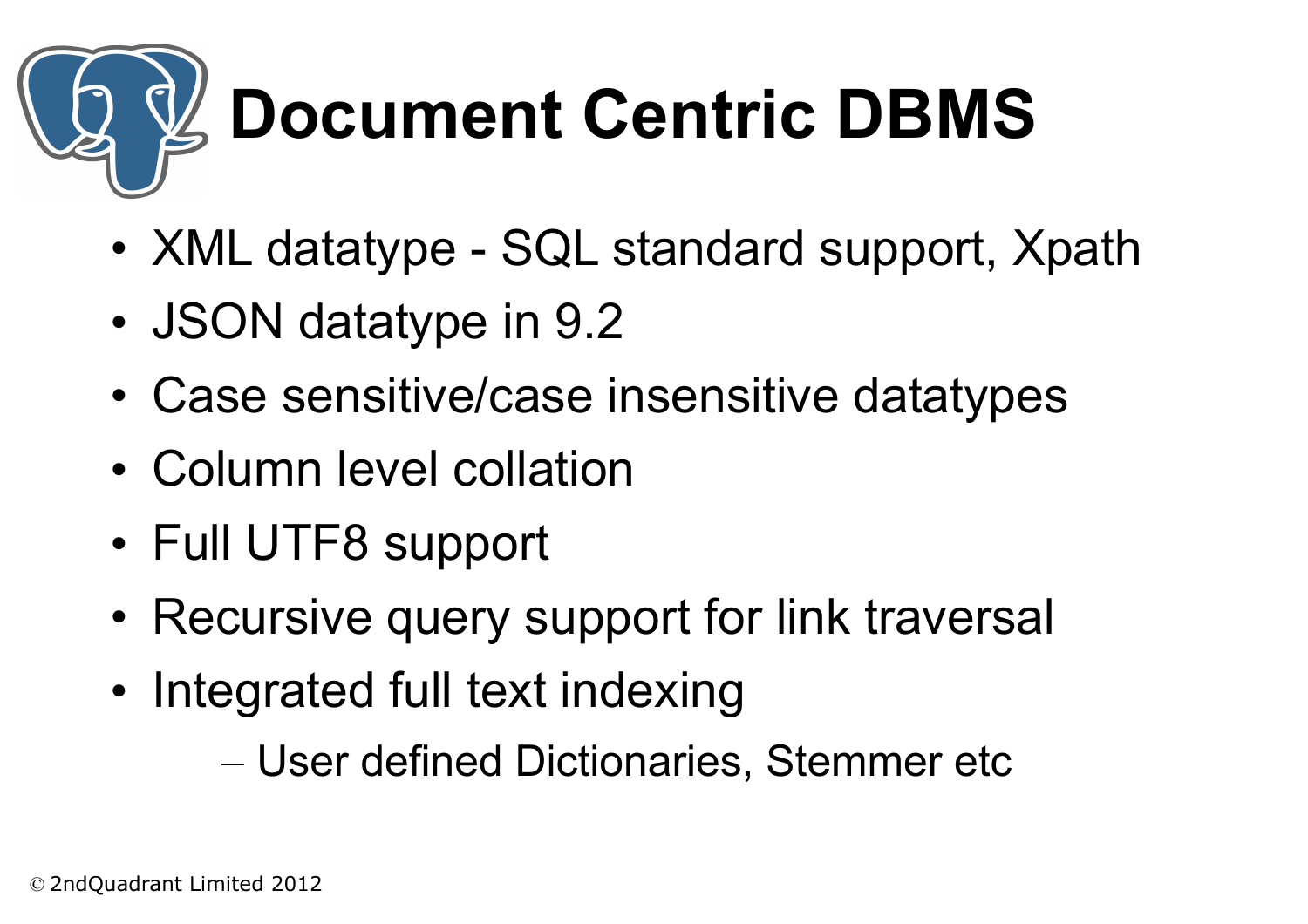

- Flexible Data Platform
- Mature, Robust, Free
- Popular and Growing
	- NASA, NOAA, Uoxford, UCambridge
	- McAfee, Cisco, Nokia, Skype, Genentech
	- OpenStack, Heroku
	- OSX, Win, RedHat, Ubuntu

#### 2ndQuadrant  $+$ Professional PostgreSQL

- Platinum Sponsors
- Leading Contributors
- Open Source Business
- HQ in EU, Worldwide business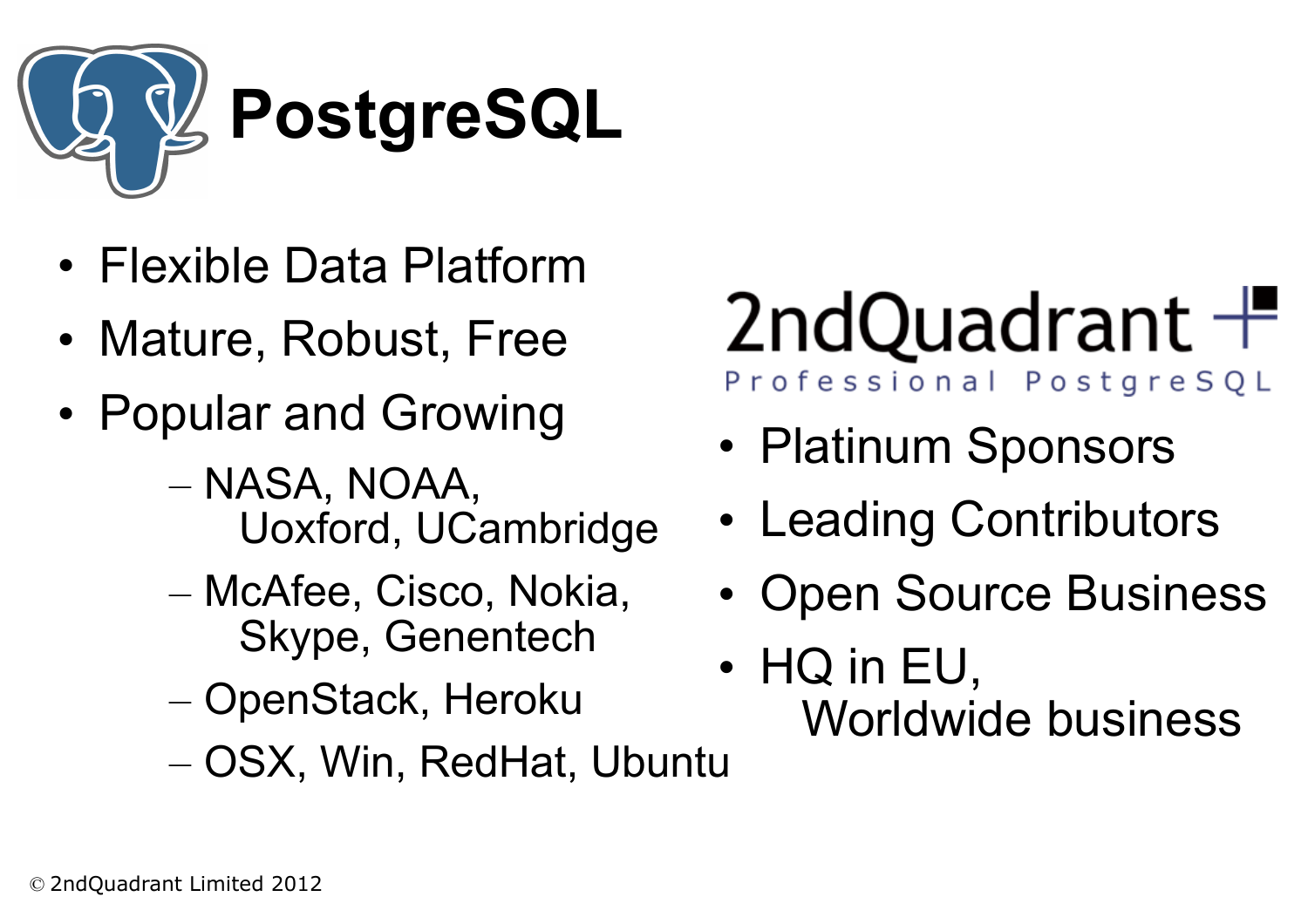

- Core DBMS research into handling Big Data
	- Innovative Performance Research
	- Advanced Hardware Architectures
	- Visual Analytics for Big Data
	- Security, Privacy and Audit
- Looking for EU partners with Big, Open Data
	- Big Data, Clear Use Cases, High Benefits
	- November 2012+

© 2ndQuadrant Limited 2012